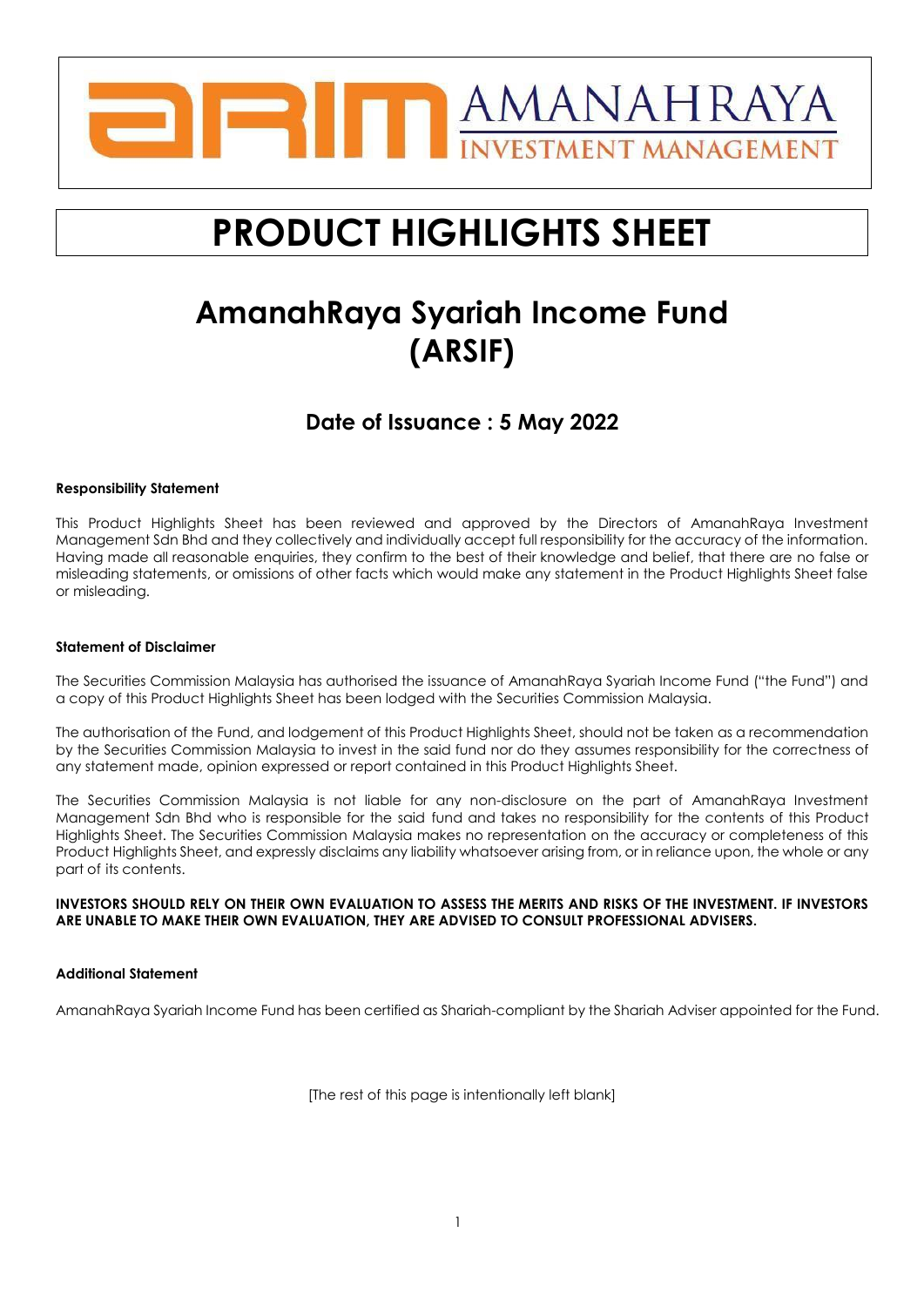## **PRODUCT HIGHLIGHTS SHEET**

## **AMANAHRAYA SYARIAH INCOME FUND (ARSIF)**

## **Brief Information on the Product**

#### **1. What is this product about ?**

AmanahRaya Syariah Income Fund (ARSIF) is a Sukuk fund issued by AmanahRaya Investment Management Sdn Bhd that aims to provide regular stream of monthly income\* by investing in Islamic money market instruments and sukuk.

*\*The income could be in the form of units or cash.*

This is neither a capital protected nor capital guaranteed fund.

## *ANY MATERIAL CHANGES TO THE FUND OBJECTIVES WOULD REQUIRE UNIT HOLDERS' APPROVAL.*

## **Product Suitability**

#### **2. Who is this product suitable for ?**

The Fund is suitable for investors who are seeking for a low to moderate risk investment that has exposure in sukuk, Islamic negotiable instruments of deposit and Islamic money market instruments and/or prefer a regular income stream.

### **Investors should consult their financial advisers if in doubt whether this product is suitable for them.**

## **Key Product Features**

## **3. What am I investing in ?**

| <b>Fund Category/Type</b>  | Sukuk/Income                                                                                                                                                                                                                                                                                                                                                                                                                            |  |  |  |
|----------------------------|-----------------------------------------------------------------------------------------------------------------------------------------------------------------------------------------------------------------------------------------------------------------------------------------------------------------------------------------------------------------------------------------------------------------------------------------|--|--|--|
| <b>Benchmark</b>           | Malayan Banking Berhad Al-Mudharabah (GIA) 1-Month Rate                                                                                                                                                                                                                                                                                                                                                                                 |  |  |  |
| <b>Investment strategy</b> | ARSIF will invest in Islamic money market instruments and RM-denominated short to<br>medium-term sukuk (with maturity of no longer than five (5) years) with a following<br>minimum credit rating:                                                                                                                                                                                                                                      |  |  |  |
|                            | Short-term credit rating of P1 by RAM or MARC-1 by MARC; or<br>i.                                                                                                                                                                                                                                                                                                                                                                       |  |  |  |
|                            | ii.<br>Long-term credit rating of A1 by RAM or A+ by MARC.                                                                                                                                                                                                                                                                                                                                                                              |  |  |  |
|                            | If the credit rating of the instruments falls below the minimum rating, the Fund may<br>dispose of the investment. However, the Fund reserves the right to maintain the<br>investment if the downgrade is a temporary event.                                                                                                                                                                                                            |  |  |  |
|                            | The Fund may also invest up to 30% of the Fund's NAV in Islamic negotiable<br>instruments of deposit with tenure up to five (5) years. The issuers of the Islamic<br>negotiable instruments of deposit must have a minimum credit rating of A3 by RAM<br>or A- by MARC.                                                                                                                                                                 |  |  |  |
|                            | In the event of a credit downgrade of the issuer below the minimum rating<br>requirement or where the Manager at its discretion view that there is a likelihood of<br>credit default, the Manager may decide to partially or fully unwind the particular<br>instruments. A credit downgrade means that credit risk has increased but it does not<br>mean that there will be a default. A credit downgrade will generally have no impact |  |  |  |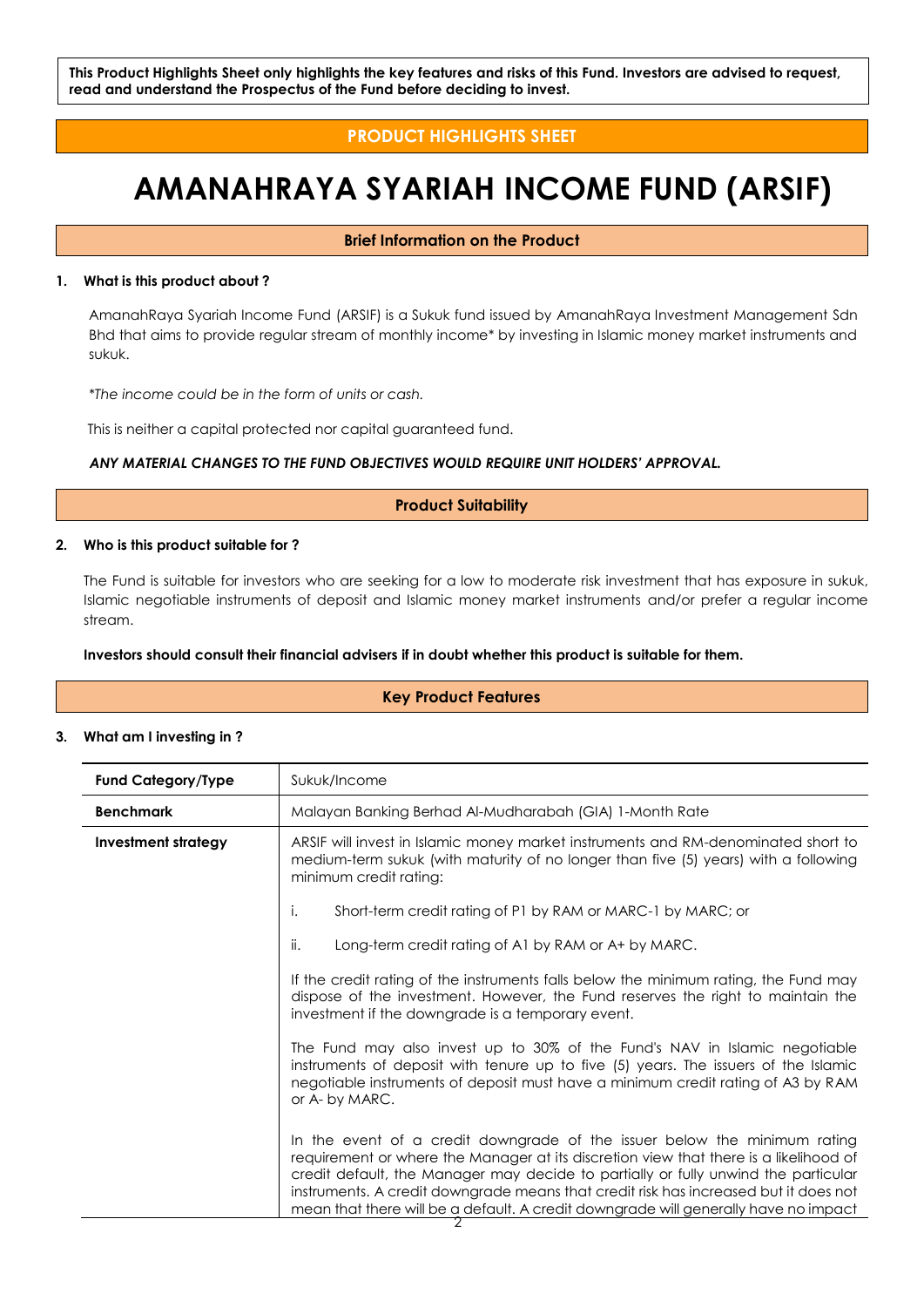|                            | on the value of the Islamic negotiable instruments of deposit upon its maturity if a<br>credit default did not occur. However, if the Manager chooses to unwind the<br>instrument prior to its maturity, it may result in capital losses and these losses will be<br>borne by the Fund and reflected in its NAV. |  |
|----------------------------|------------------------------------------------------------------------------------------------------------------------------------------------------------------------------------------------------------------------------------------------------------------------------------------------------------------|--|
|                            | The Fund may also invest in Islamic CIS provided that such Islamic CIS is consistent<br>with the investment objective of the Fund.                                                                                                                                                                               |  |
|                            | Although the Fund is actively managed, the frequency of its trading strategy will very<br>much depend on market opportunities.                                                                                                                                                                                   |  |
|                            | The Fund shall hold a minimum of 2% of the Fund's NAV (or such other amount as<br>may be agreed by the Manager and Trustee from time to time) in Islamic liquid assets<br>such as cash and Islamic deposits.                                                                                                     |  |
|                            | Note: "Short-term credit rating" refers to the credit rating of an instrument for a period<br>of less than twelve (12) months issued by credit rating agency whereas "long-term<br>credit rating" refers to a credit rating for a period of at least five (5) years.                                             |  |
| Launch date                | 5 <sup>th</sup> May 2022                                                                                                                                                                                                                                                                                         |  |
| <b>Financial year-end</b>  | 31st March                                                                                                                                                                                                                                                                                                       |  |
| <b>Distribution policy</b> | Subject to availability of income, the Fund will distribute income on a monthly basis<br>by way of reinvestment in the form of additional units depending on the<br>performance of the Fund.                                                                                                                     |  |

## **4. Who am I investing with ?**

| <b>Manager &amp; Investment</b><br>Manager | AmanahRaya Investment Management Sdn Bhd ("ARIM") is a licensed asset<br>management company under the Capital Markets and Services Act and a wholly-<br>owned subsidiary of Amanah Raya Berhad.                                                                                                 |
|--------------------------------------------|-------------------------------------------------------------------------------------------------------------------------------------------------------------------------------------------------------------------------------------------------------------------------------------------------|
|                                            | With effect from 21 January 2010, ARIM has taken over the role of the Manager for<br>the Fund from AmanahRaya Unit Trust Management Sdn Bhd ("ARUTM"). Over the<br>years, ARIM has invested vast resources in building up its infrastructure to provide a<br>top notch fund management service. |
|                                            | ARIM also has wealth of experience and competency in managing multiple asset<br>classes, for both Ringgit and non-Ringgit based investments, which include but not<br>limited to equity, fixed income, unit trust, property, structured products and private<br>equity.                         |
| <b>Trustee</b>                             | Maybank Trustees Berhad                                                                                                                                                                                                                                                                         |
| <b>Shariah Advisor</b>                     | <b>BIMB Securities Sdn Bhd</b>                                                                                                                                                                                                                                                                  |

## **Key Risks**

## **5. What are the key risks associated with this product ?**

## **General Risks**

| Market Risk    | Market risk refers to the possibility that an investment will lose value because of a<br>general decline in financial markets, due to economic, political and/or other factors,<br>which will result in a decline in the fund's NAV.                                                                           |
|----------------|----------------------------------------------------------------------------------------------------------------------------------------------------------------------------------------------------------------------------------------------------------------------------------------------------------------|
| Liquidity Risk | Liquidity risk refers to the ease of liquidating an asset depending on the asset's volume<br>traded in the market. If the fund holds assets that are illiquid, or are difficult to dispose<br>of, the value of the fund will be negatively affected when it has to sell such assets at<br>unfavourable prices. |
| Inflation Risk | This is the risk that investors' investment in the unit trust fund may not grow or generate<br>income at a rate that keeps pace with inflation. This would reduce investors'<br>purchasing power even though the value of the investment in monetary terms has<br>increased.                                   |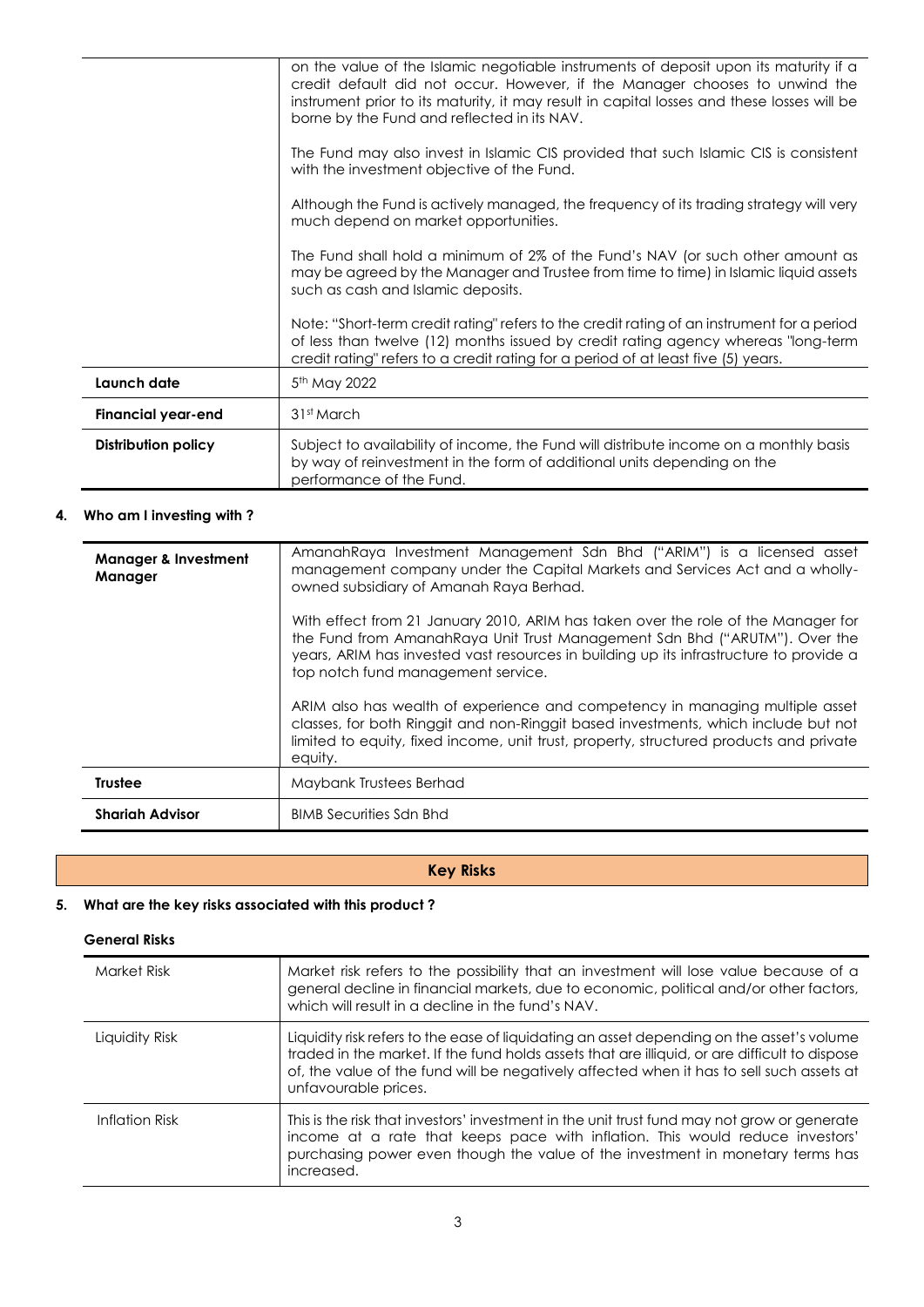| Manager's Risk          | This risk refers to the day-to-day management of the fund by the manager which will<br>impact the performance of the fund. For example, investment decisions undertaken<br>by the manager, as a result of an incorrect view of the market or any non-compliance<br>with internal policies, investment mandate, the deed, relevant law or guidelines due<br>to factors such as human error or weaknesses in operational process and systems, may<br>adversely affect the performance of the fund.                                                                                                                                                                                                                                                                                                                 |
|-------------------------|------------------------------------------------------------------------------------------------------------------------------------------------------------------------------------------------------------------------------------------------------------------------------------------------------------------------------------------------------------------------------------------------------------------------------------------------------------------------------------------------------------------------------------------------------------------------------------------------------------------------------------------------------------------------------------------------------------------------------------------------------------------------------------------------------------------|
| Credit and Default Risk | Credit risk relates to the creditworthiness of the issuers of the sukuk and Islamic money<br>market instruments and their expected ability to make timely payment of profit and/or<br>principal. Any adverse situations faced by the issuer may impact the value as well as<br>liquidity of the sukuk and Islamic money market instruments. In the case of rated sukuk<br>and Islamic money market instruments, this may lead to a credit downgrade. Default<br>risk relates to the risk that an issuer of a sukuk and Islamic money market instruments<br>either defaulting on payments or failing to make payments in a timely manner which<br>will in turn adversely affect the value of the sukuk and Islamic money market<br>instruments. This could adversely affect the value of the fund.                |
| Loan Financing Risk     | This risk occurs when investors take a financing to finance their investment. The<br>inherent risk of investing with financing includes investors being unable to service the<br>financing payments. In the event units are used as collateral, an investor may be<br>required to top-up the investors' existing instalment if the prices of units fall below a<br>certain level due to market conditions, failing which, the units may be sold at a lower<br>net asset value per unit as compared to the net asset value per unit at the point of<br>purchase towards settling the financing taken. Investors who intend to finance an<br>investment in Islamic unit trust fund, or for that matter any Shariah-compliant<br>investment, are advised to seek for Islamic financing to finance their investment. |
| Non-Compliance Risk     | This is the risk of the manager or the trustee not complying with their respective internal<br>policies, the deed and its supplemental deed, securities law or guidelines issued by<br>the regulators relevant to each party, which may adversely affect the performance<br>of the fund when the manager or the trustee takes action to rectify the non-<br>compliance. For example, non-compliance could occur due to factors such as<br>human error or shortfalls in operational and administrative processes, or external<br>factors such as market movements. This risk may be mitigated by having sufficient<br>internal controls in place to ensure compliance with all applicable requirements at all<br>times.                                                                                           |

## **Specific Risks**

| Sukuk Issuer Risk  | This risk refers to the individual risk of the respective companies issuing the securities.<br>Sukuk issuer risk includes, but is not limited to, changes in consumer taste and demand,<br>legal suits, competitive operating environments, changing industry conditions and<br>mistakes made by the management. If the performance of a company (invested by<br>the Fund) deteriorates, the company's sukuk will decline in value and this in turn may<br>suppress the NAV of the Fund. The deterioration of the performance may also affect<br>the liquidity of a sukuk. This risk can be minimised through diversification and by careful<br>selection of sukuk.                                                                                                                                                                                                                                                                                                                                                                                                                                                                                                                                                                                                                                                                                                                                                                         |
|--------------------|---------------------------------------------------------------------------------------------------------------------------------------------------------------------------------------------------------------------------------------------------------------------------------------------------------------------------------------------------------------------------------------------------------------------------------------------------------------------------------------------------------------------------------------------------------------------------------------------------------------------------------------------------------------------------------------------------------------------------------------------------------------------------------------------------------------------------------------------------------------------------------------------------------------------------------------------------------------------------------------------------------------------------------------------------------------------------------------------------------------------------------------------------------------------------------------------------------------------------------------------------------------------------------------------------------------------------------------------------------------------------------------------------------------------------------------------|
| Interest Rate Risk | Sukuk prices generally fall when interest rates rise and vice versa. The Fund's NAV may<br>fall when interest rates rise or are expected to rise. This will also have an effect on the<br>valuation of sukuk. This risk could cause the decline of the valuation for the sukuk, and<br>vice versa. To mitigate this risk the Manager will manage the duration of investment<br>in sukuk. In times of rising interest rates, the duration will be shortened and vice versa.<br>The change in interest rate environment may also have implication on the profit rates<br>offered by Islamic deposits and Islamic money market instruments. When profit rates<br>rise, Islamic money market instruments' prices generally decline and this may lower<br>the market value of the Fund's investment in Islamic money market instruments. Profit<br>rates fluctuation also affect the Islamic deposits' returns of the Fund. Profit rates<br>offered by the Financial Institutions will fluctuate according to the overnight rate<br>policy determined by BNM and this has direct correlation with the Fund's investment<br>in Islamic deposits. The Fund's future reinvestment in Islamic deposits will benefit from<br>the higher profit rate and in the event of falling profit rates, the Fund's future<br>investment in Islamic deposits will be reinvested at lower profit rates which in turn will<br>reduce the Fund's potential returns. |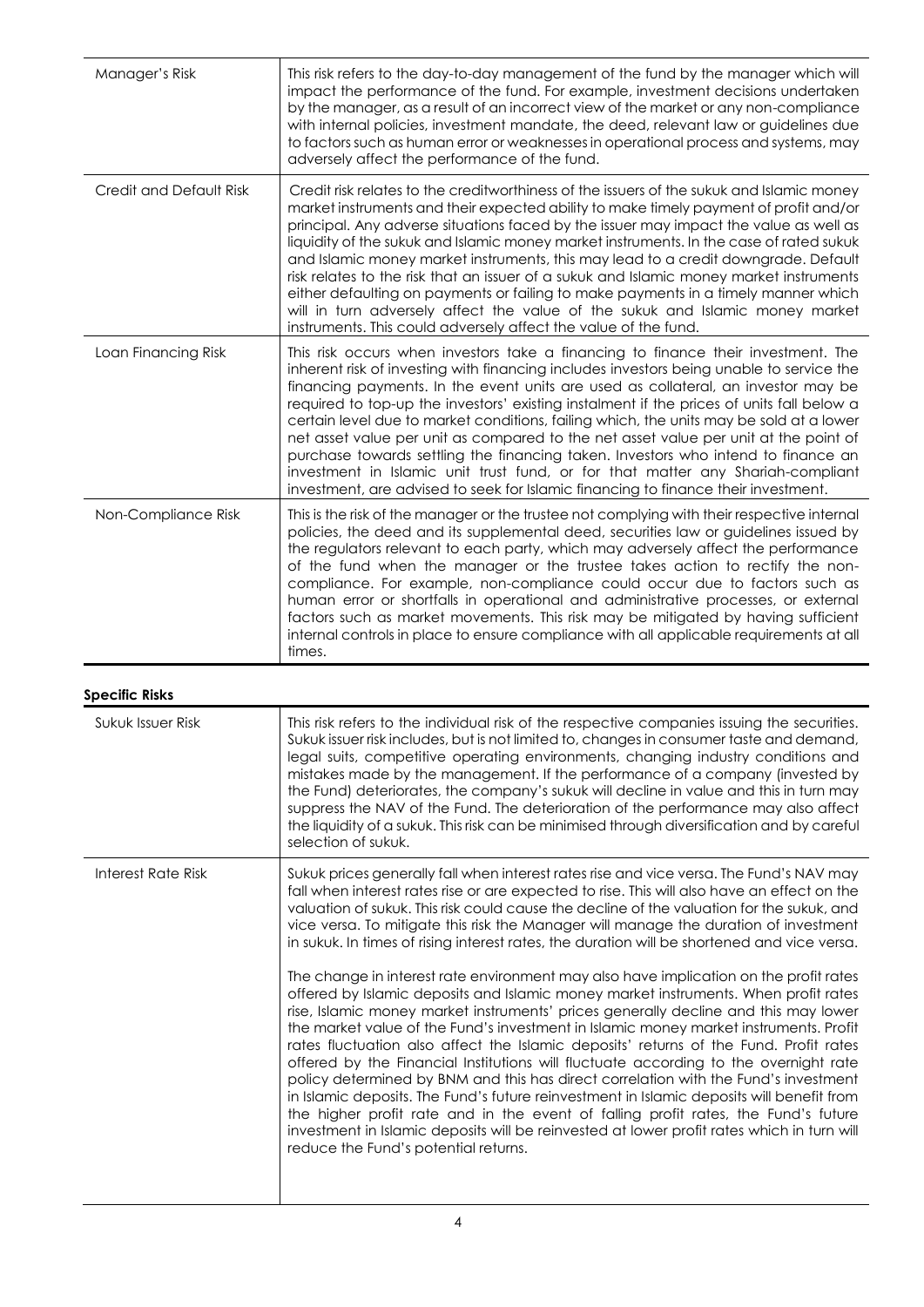|                                                       | The above interest rate is a general indicator that will have an impact on the<br>management of the fund regardless whether it is an Islamic unit trust fund or otherwise.<br>It does not in any way suggest that an Islamic unit trust fund will invest in conventional<br>financial instruments.                                                                                                                                                                                                                                                                                                                                           |
|-------------------------------------------------------|----------------------------------------------------------------------------------------------------------------------------------------------------------------------------------------------------------------------------------------------------------------------------------------------------------------------------------------------------------------------------------------------------------------------------------------------------------------------------------------------------------------------------------------------------------------------------------------------------------------------------------------------|
| Income and Distribution<br><b>Risk</b>                | It should be noted that the distribution of income is not guaranteed. Circumstances<br>preventing the distribution of income include, among others, insufficient realized<br>returns to enable income distribution. As per the SC Guidelines, distribution of income<br>should only be made from realized gains or realized income.                                                                                                                                                                                                                                                                                                          |
| <b>Shariah Status</b><br><b>Reclassification Risk</b> | This risk refers to the risk of a possibility that the currently held sukuk or Islamic money<br>market instruments or Islamic deposits invested by the Fund may be declared as<br>Shariah non-compliant by the relevant authority or the Shariah Adviser. If this occurs,<br>the Manager will take the necessary steps to dispose of or withdraw such sukuk or<br>money market instruments or deposits.<br>Note: Please refer to cleansing process for the Fund for details.                                                                                                                                                                 |
| Islamic CIS Risk                                      | This risk refers to any adverse effect on the Islamic CIS in which the Fund is investing<br>that will impact the NAV of the Fund. For example, the Islamic CIS may underperform<br>its benchmark due to poor market conditions and as a result, the NAV of the Fund will<br>be adversely affected since the performance of the Fund is dependent on the<br>performance of the Islamic CIS. While the Manager will exercise due skill and care in<br>selecting the Islamic CIS, it does not have control over the management of the Islamic<br>CIS and there is no guarantee that the investment objective of the Islamic CIS will be<br>met. |

*Notes: Different types of unit trust funds carry different levels of risk. Some are higher in risk than others. Ask about the risks before investing in a fund. Make sure you know what your fund is investing in.*

|                    | <b>Fees and Charges</b>                 |                                                                                                                                                                                                         |  |  |  |
|--------------------|-----------------------------------------|---------------------------------------------------------------------------------------------------------------------------------------------------------------------------------------------------------|--|--|--|
| 6.                 | What are the fees and charges involved? |                                                                                                                                                                                                         |  |  |  |
|                    | <b>Sales Charge</b>                     | Up to 0.5% of the NAV of the Fund per unit                                                                                                                                                              |  |  |  |
|                    |                                         | Investors may negotiate and at the Manager discretion to charge lower sales charge<br>subject to qualifying criterion                                                                                   |  |  |  |
|                    | <b>Annual Management Fee</b>            | Maximum fee of up to 1.00% per annum of the NAV of the Fund                                                                                                                                             |  |  |  |
| <b>Trustee Fee</b> |                                         | Maximum fee of up to 0.04% per annum of the NAV of the Fund, subject to a<br>minimum fee of RM18,000.                                                                                                   |  |  |  |
|                    | <b>Redemption Charge</b>                | Nil                                                                                                                                                                                                     |  |  |  |
|                    | <b>Switching Charges</b>                | Switching from ARSIF to other fund managed by the Manager may or may not incur<br>switching charge.                                                                                                     |  |  |  |
|                    |                                         | Generally, no fee will be charged on switching between funds that charges the<br>same amount of fees unless the fund being switched to have different Sales charges<br>from the fund to be switched to. |  |  |  |
|                    |                                         | The minimum unit for a switch is 500 units.                                                                                                                                                             |  |  |  |
|                    | <b>Transfer Charges</b>                 | A maximum of RM50.00 may be charged for each transfer. The minimum transfer<br>amount is 500 units. The Manager may refuse to register any transfer of units at its<br>absolute discretion.             |  |  |  |

## YOU SHOULD NOT MAKE PAYMENT IN CASH TO A UNIT TRUST CONSULTANT OR ISSUE A CHEQUE IN THE NAME OF A UNIT **TRUST CONSULTANT.**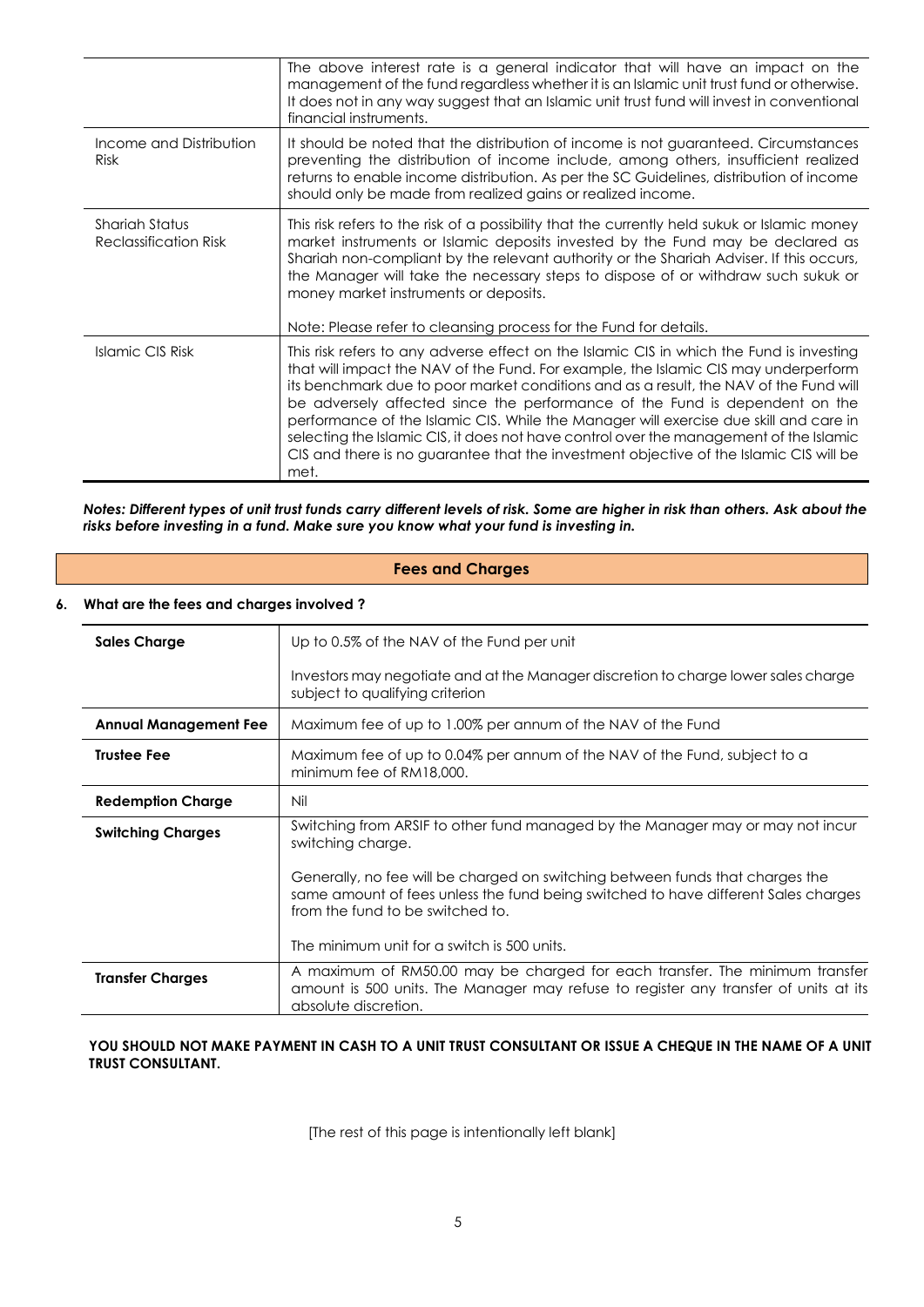## **Transaction Information**

## **7. What are the transaction details ?**

| <b>Minimum Initial</b><br>Investment        | RM1,000 or such other lower amounts as the Manager may from time to time decide.                                                                                                                                                                          |  |  |  |
|---------------------------------------------|-----------------------------------------------------------------------------------------------------------------------------------------------------------------------------------------------------------------------------------------------------------|--|--|--|
| <b>Minimum Additional</b><br>Investment     | RM500 or such other lower amounts as the Manager may from time to time decide.                                                                                                                                                                            |  |  |  |
| <b>Minimum</b><br>Redemption<br><b>Unit</b> | 500 units or such other lower amounts as the Manager may from time to time decide.                                                                                                                                                                        |  |  |  |
| <b>Cooling-off Right</b>                    | The right of the Unit Holders to obtain a refund of his investment in the Fund within six<br>(6) Business Days commencing from the date of receipt of application by the<br>Manager.                                                                      |  |  |  |
| <b>Redemption Period</b>                    | The Manager will pay the redemption proceeds within seven (7) Business Days upon<br>receipt of the redemption request.                                                                                                                                    |  |  |  |
| <b>Switching Facility</b>                   | The minimum switching amount is 500 units. You need to keep a minimum balance<br>of 500 units at all times or such a lower amount as the Manager may decide from<br>time to time.                                                                         |  |  |  |
| <b>Transfer Facility</b>                    | You are allowed to transfer your unit holdings, subject to conditions stipulated in the<br>Fund's Deed. The minimum transfer amount is 500 units. The Manager may refuse to<br>register any transfer of units at its absolute discretion.                 |  |  |  |
| <b>Redemption of Units</b>                  | Unit-holders may redeem units on any Business Day and receive payment of<br>redemption proceeds within 7 Business Days. There is no restriction on the frequency<br>of redemption.                                                                        |  |  |  |
| Minimum Holding/                            | 500 Units.                                                                                                                                                                                                                                                |  |  |  |
| <b>Balance</b>                              | In the case of partial redemption, the Manager may elect to redemption the entire<br>account if the effect thereof would be that the unit-holders hold less than 500 units<br>in his account with the Fund.                                               |  |  |  |
| <b>Switching Between Funds</b>              | Unit-holders may switch their investments between funds on any Business Day. The<br>minimum transaction per switch is 500 units. (Switching from an Islamic unit trust fund<br>to a conventional fund is discouraged especially for Muslim Unit Holders). |  |  |  |

*Notes: You can buy unit trusts either through a Unit Trust Consultant (UTC), Institutional Unit Trust Advisers (IUTA) or directly from Unit Trust Management Company (UTMC) or online, but each has different sales charge and level of service. Choose the one that best suits your needs. Only registered UTCs are allowed to sell unit trust funds. ARIM's UTC should show you a valid authorisation card confirming that he/she is registered with the Federation of Investment Managers Malaysia (FIMM). ARIM's UTC may represent other UTMC that uses a nominee system and your rights as a unit holder may be limited if you invest in unit trust funds through it. If the UTMC uses a nominee system, ask if your rights as a unit holder will be limited in any way.*

## **Valuations and Exiting from Investment**

## **8. How often are valuations available ?**

The Fund will be valued on every Business Day and you may obtain NAV and prices of the Fund from the major daily newspaper, our website at [www.arim.com.my,](http://www.arim.com.my/) calling our customer service at 03-26875200 or e-mail to us at [sales@arim.com.my.](mailto:sales@arim.com.my.)

## **9. How can I exit from this investment and what are the risks and costs involved ?**

To exit from this investment, you may withdraw from the Fund, switch out of the Fund or transfer your unit holdings to other investors. Please refer to the "Fees and Charges" and "Transaction Information" sections of the Prospectus for details on switching and transfer facility.

Withdrawals can be made from the Fund by completing a transaction form and sending it to our Approved Distributors or sending it directly to us. There is no restriction on the frequency of withdrawals. The amount that you will receive is calculated by the withdrawal value less the Withdrawal Fee, if any. That amount will be paid in RM within seven (7) business days. Any applicable bank charges and other bank fees incurred as a result of a withdrawal by way of telegraphic transfer, bank cheque or other special payment method will be charged to you.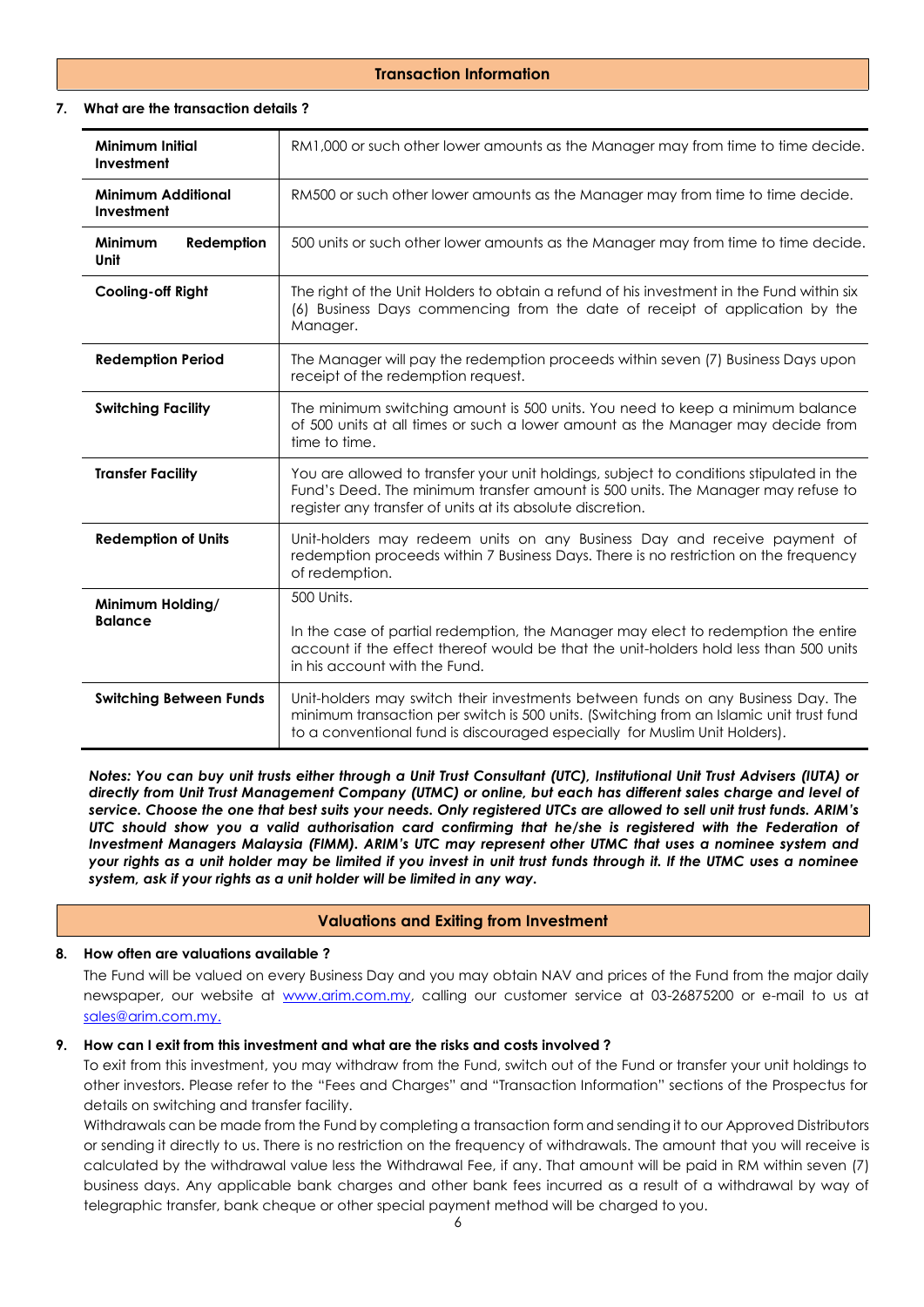## **Contact Information**

## **10. Who should I contact for further information or to lodge a complaint ?**

For internal dispute resolution, you may contact our customer service personnel :-

| $: 03 - 26875200$                           |
|---------------------------------------------|
| $: 03 - 26875300$                           |
| $:$ smd@arim.com.my                         |
| : Amanah Raya Investment Management Sdn Bhd |
| Level 7 & 8, Wisma Amanah Raya              |
| No 2 Jalan Ampang                           |
| 50508 Kuala Lumpur                          |
|                                             |

If you are dissatisfied with the outcome of the internal dispute resolution process, please refer your dispute to the following bodies, details of which are as follows:

Federation of Investment Managers Malaysia (FIMM)'s Complaints Bureau:

| 03 - 2092 3800                             |
|--------------------------------------------|
| 03 - 2093 2700                             |
| complaints@fimm.com.my                     |
| www.fimm.com.my                            |
| Legal, Secretarial & Regulatory Affairs    |
| Federation of Investment Managers Malaysia |
| 19-06-1, 6th Floor Wisma Tune              |
| No. 19 Lorong Dungun                       |
| Damansara Heights                          |
| 50490 Kuala Lumpur                         |
|                                            |

#### OR

Securities Industries Dispute Resolution Center (SIDREC)

| (a) via phone to  | $: 03 - 22822280$                                        |
|-------------------|----------------------------------------------------------|
|                   |                                                          |
| (b) via fax to    | $\therefore$ 03 - 2282 3855                              |
| (c) via email to  | $:$ info@sidrec.com.my                                   |
| (d) via letter to | : Securities Industry Dispute Resolution Center (SIDREC) |
|                   | Unit A-9-1, Level 9, Tower A                             |
|                   | Menara UOA Bangsar                                       |
|                   | No.5, Jalan Bangsar Utama 1                              |
|                   | 59000 Kuala Lumpur                                       |
|                   |                                                          |

You can also direct your complaint to the SC even if you have initiated a dispute resolution process with SIDREC. To make a complaint, please contact the SC's Investor Affairs & Complaints Department:

| (a) via phone to Aduan Hotline at          | 03 - 6204 8999                 |
|--------------------------------------------|--------------------------------|
| (b) via fax to                             | 03 - 6204 8991                 |
| (c) via email to                           | aduan@seccom.com.my            |
| (d) via online complaint form available at | www.sc.com.my                  |
| (e) via letter to                          | Investor Affairs & Complaints  |
|                                            | Department                     |
|                                            | Securities Commission Malaysia |
|                                            | No 3 Persiaran Bukit Kiara     |
|                                            | <b>Bukit Kiara</b>             |
|                                            | 50490 Kuala Lumpur             |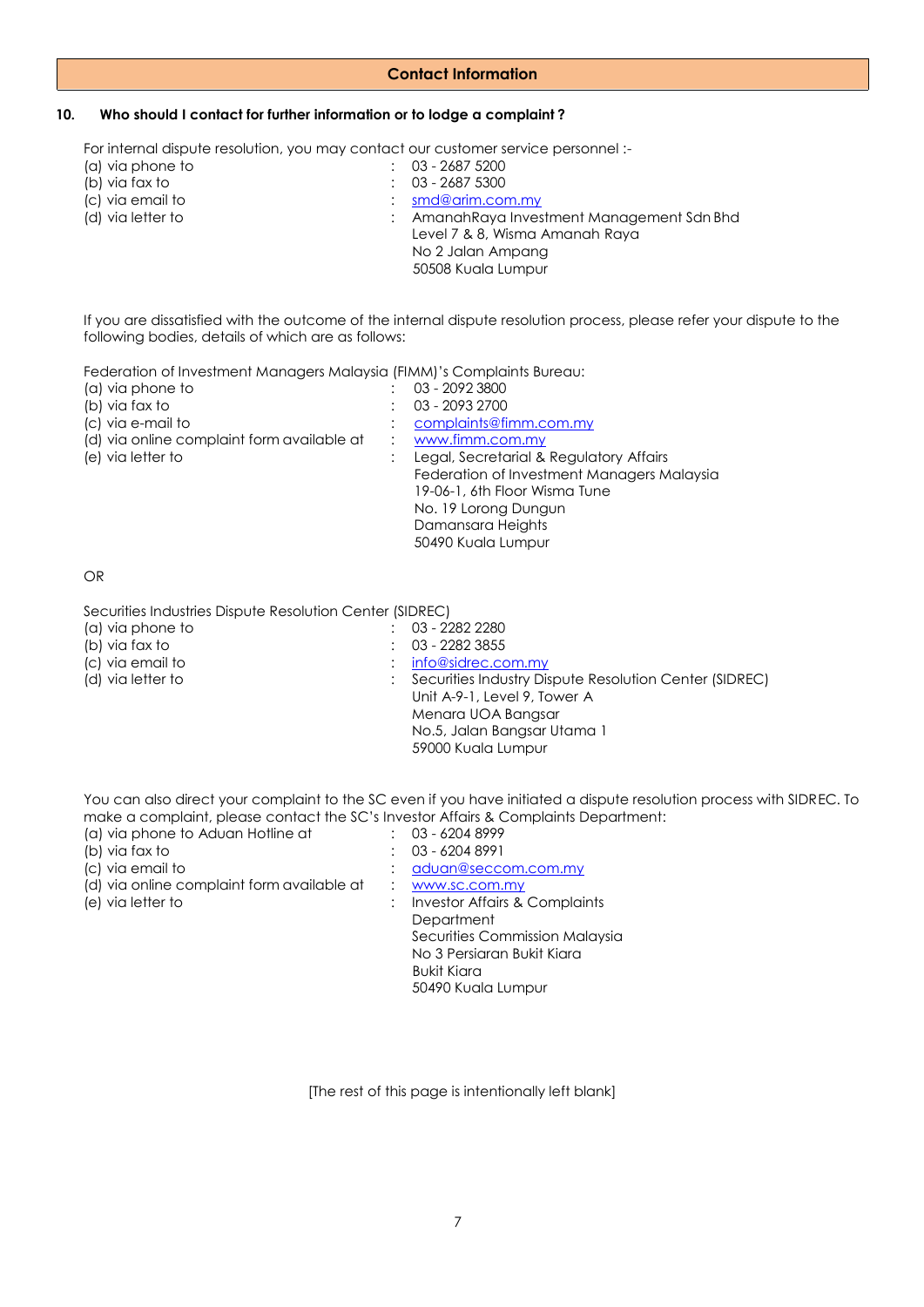| <b>Appendix: Glossary</b>                                     |                                                                                                                                                                                                                                                                                                                    |  |
|---------------------------------------------------------------|--------------------------------------------------------------------------------------------------------------------------------------------------------------------------------------------------------------------------------------------------------------------------------------------------------------------|--|
| AmanahRaya Investment<br>Management or ARIM or<br>the Manager | AmanahRaya Investment Management Sdn Bhd (199401023965 (309646-H))                                                                                                                                                                                                                                                 |  |
| <b>ARB</b>                                                    | Amanah Raya Berhad (199501015784 (344986-V))                                                                                                                                                                                                                                                                       |  |
| <b>ARB Branch Offices</b>                                     | Act as the Collecting Points                                                                                                                                                                                                                                                                                       |  |
| <b>Assets</b>                                                 | All property, rights and income of the Fund and includes all amounts due to the Fund                                                                                                                                                                                                                               |  |
| baitulmal                                                     | Refers to the treasury of a State Islamic Religious Council.                                                                                                                                                                                                                                                       |  |
| <b>BIMB Securities Sdn Bhd</b>                                | Refers to the Shariah Adviser for ARSIF.                                                                                                                                                                                                                                                                           |  |
| <b>BNM</b>                                                    | <b>Bank Negara Malaysia</b>                                                                                                                                                                                                                                                                                        |  |
| <b>Business Day(s)</b>                                        | Mondays to Fridays when Bursa Malaysia is open for trading, and/or banks in Kuala<br>Lumpur and/or Selangor are open for business.                                                                                                                                                                                 |  |
| <b>Bursa Malaysia</b>                                         | Bursa Malaysia Securities Berhad (635998-W).                                                                                                                                                                                                                                                                       |  |
| <b>Bursa Securities</b>                                       | <b>Bursa Malaysia Securities Berhad</b>                                                                                                                                                                                                                                                                            |  |
| <b>CIS</b>                                                    | Collective Investment Schemes                                                                                                                                                                                                                                                                                      |  |
| CMSA 2007 or the Act                                          | Capital Markets and Services Act 2007                                                                                                                                                                                                                                                                              |  |
| <b>Collecting Points</b>                                      | Any branch, outlet or any premise only as a conduit used to facilitate purchase and<br>redemption of unit trust fund. Collection Points are not distribution points for marketing<br>and distribution of unit trusts in accordance to the Guidelines on Marketing And<br>Distribution of Unit Trusts issued by SC. |  |
| <b>FIMM</b>                                                   | Federation of Investment Managers Malaysia                                                                                                                                                                                                                                                                         |  |
| <b>Financial Institutions</b>                                 | Means, if the institution is in Malaysia licensed bank; licensed investment bank; or<br>licensed Islamic bank; or if the institution is outside Malaysia, any institution that is<br>licensed, registered, approved, or authorised by the relevant banking regulator to<br>provide financial services.             |  |
| Individual                                                    | As defined under the Financial Services Act 2013.                                                                                                                                                                                                                                                                  |  |
| Initial offer period                                          | The dates on or the period during which the initial subscription to units of the Fund can<br>be made.                                                                                                                                                                                                              |  |
| <b>IUTA</b>                                                   | A corporation registered with FIMM and authorised to market and distribute unit trust<br>schemes of ARIM.                                                                                                                                                                                                          |  |
| <b>MARC</b>                                                   | Malaysian Rating Corporation Berhad (364803-V).                                                                                                                                                                                                                                                                    |  |
| <b>MTB or Trustee</b>                                         | Maybank Trustees Berhad 196301000109 (5004-P)                                                                                                                                                                                                                                                                      |  |
| <b>NAV or Net Asset Value</b>                                 | Means the value of all the Fund's assets less the value of all the Fund's liabilities at the<br>Valuation Point.                                                                                                                                                                                                   |  |
| NAV per Unit                                                  | The Net Asset Value of the Fund divided by the number of units in circulation, at the<br>Valuation Point.                                                                                                                                                                                                          |  |
| <b>PDUT</b>                                                   | Persons Dealing in Unit Trust as defined in the guidelines of FIMM.                                                                                                                                                                                                                                                |  |
| Person                                                        | For the purpose of Unit Holders it includes but not limited to a firm, a body corporate, an<br>unincorporated association, an authority, an Individual and non-Individual.                                                                                                                                         |  |
| <b>RAM</b>                                                    | Rating Agency of Malaysia Berhad (208095-U)                                                                                                                                                                                                                                                                        |  |
| <b>RM</b> and sen                                             | Ringgit Malaysia and sen respectively                                                                                                                                                                                                                                                                              |  |
| <b>SAC</b>                                                    | Shariah Advisory Council                                                                                                                                                                                                                                                                                           |  |